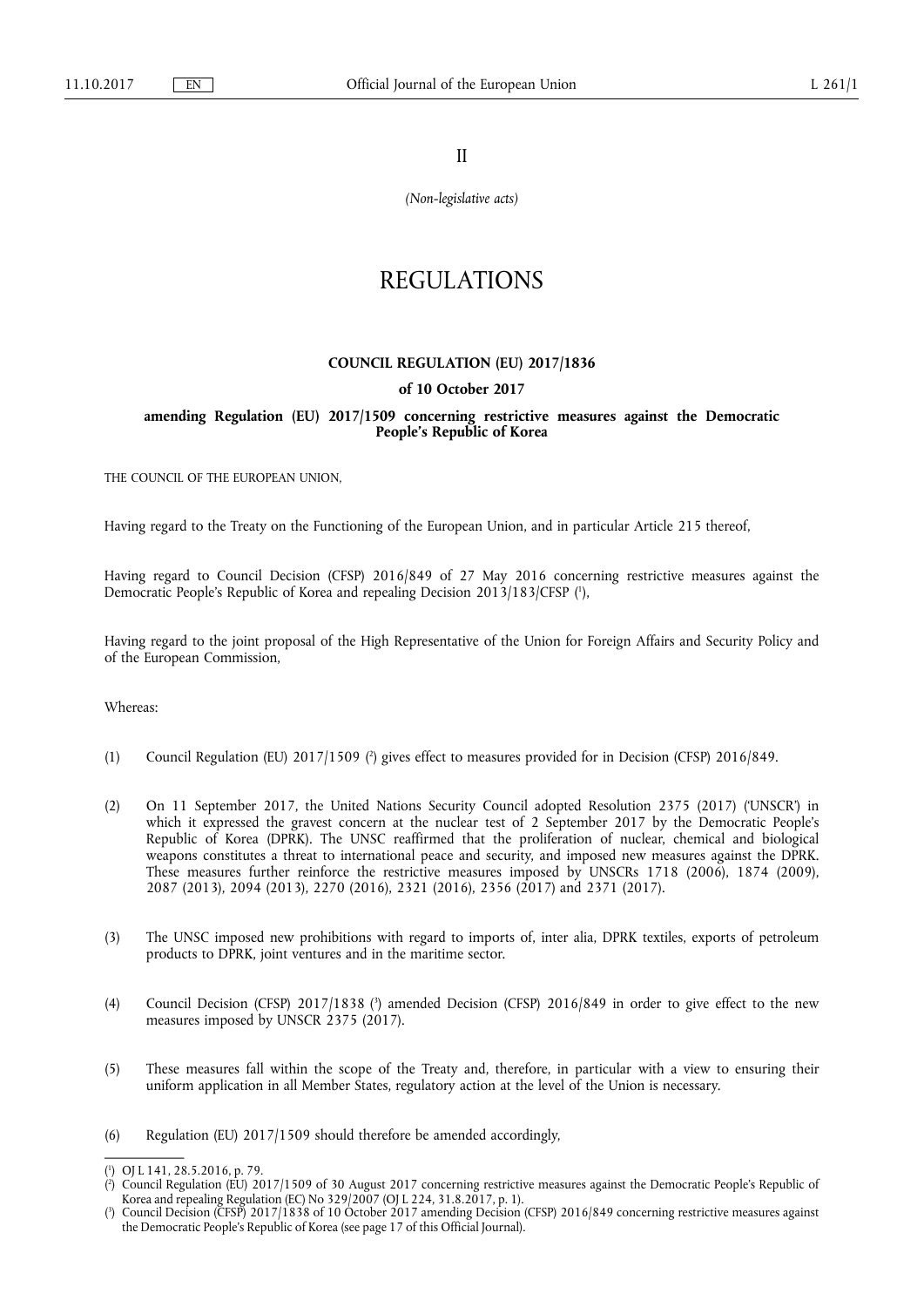HAS ADOPTED THIS REGULATION:

#### *Article 1*

Regulation (EU) 2017/1509 is amended as follows:

(1) in Article 3(2), the 7th subparagraph is replaced by:

'Part VII of Annex II shall include conventional arms-related items, materials, equipment, goods and technology designated, pursuant to paragraph 5 of UNSCR 2371 (2017).';

(2) in Article 3(2), the following text is inserted after the 7th subparagraph:

'Part VIII of Annex II shall include weapons of mass destruction-related items, materials, equipment, goods and technology designated, pursuant to paragraph 4 of UNSCR 2375 (2017).

Part IX of Annex II shall include conventional arms-related items, materials, equipment, goods and technology designated, pursuant to paragraph 5 of UNSCR 2375 (2017).';

(3) the following articles are inserted:

#### '*Article 16c*

It shall be prohibited to sell, supply, transfer or export, directly or indirectly, condensates and natural gas liquids, as listed in Annex XIc, to the DPRK.

#### *Article 16d*

It shall be prohibited to sell, supply, transfer or export, directly or indirectly, all refined petroleum products, as listed in Annex XId, to the DPRK.

#### *Article 16e*

1. By way of derogation from Article 16d, the competent authorities of the Member States may authorise transactions in refined petroleum products that are determined to be exclusively for livelihood purposes of DPRK nationals, provided that all of the following conditions are met:

- (a) the transaction does not involve individuals or entities that are associated with the DPRK's nuclear or ballistic missile programmes or other activities prohibited by UNSCRs 1718 (2006), 1874 (2009), 2087 (2013), 2094 (2013), 2270 (2016), 2321 (2016), 2356 (2017), 2371 (2017) or 2375 (2017) including the persons, entities and bodies listed in Annex XIII, or individuals or entities acting on their behalf or at their direction, or entities owned or controlled by them, directly or indirectly, or individuals or entities assisting in the evasion of sanctions;
- (b) the transaction is unrelated to generating revenue for the DPRK's nuclear or ballistic missile programmes or other activities prohibited by UNSCRs 1718 (2006), 1874 (2009), 2087 (2013), 2094 (2013), 2270 (2016), 2321 (2016), 2356 (2017), 2371 (2017) or 2375 (2017);
- (c) the Sanctions Committee has not notified the Member States that 90 % of the aggregate annual limit has been reached; and
- (d) the Member State concerned notifies the Sanctions Committee of the amount of the export and information on all parties to the transaction every 30 days.

The Member State concerned shall notify the other Member States and the Commission of any authorisation granted pursuant to paragraph 1.

#### *Article 16f*

It shall be prohibited to sell, supply, transfer or export, directly or indirectly, crude oil, as listed in Annex XIe, to the DPRK.

#### *Article 16g*

1. By way of derogation from Article 16f, the competent authorities of the Member States may authorise transactions in crude oil after having determined that the Union's annual aggregate transactions would not exceed the amount sold, supplied, transferred or exported in the period between 11 September 2016 and 10 September 2017.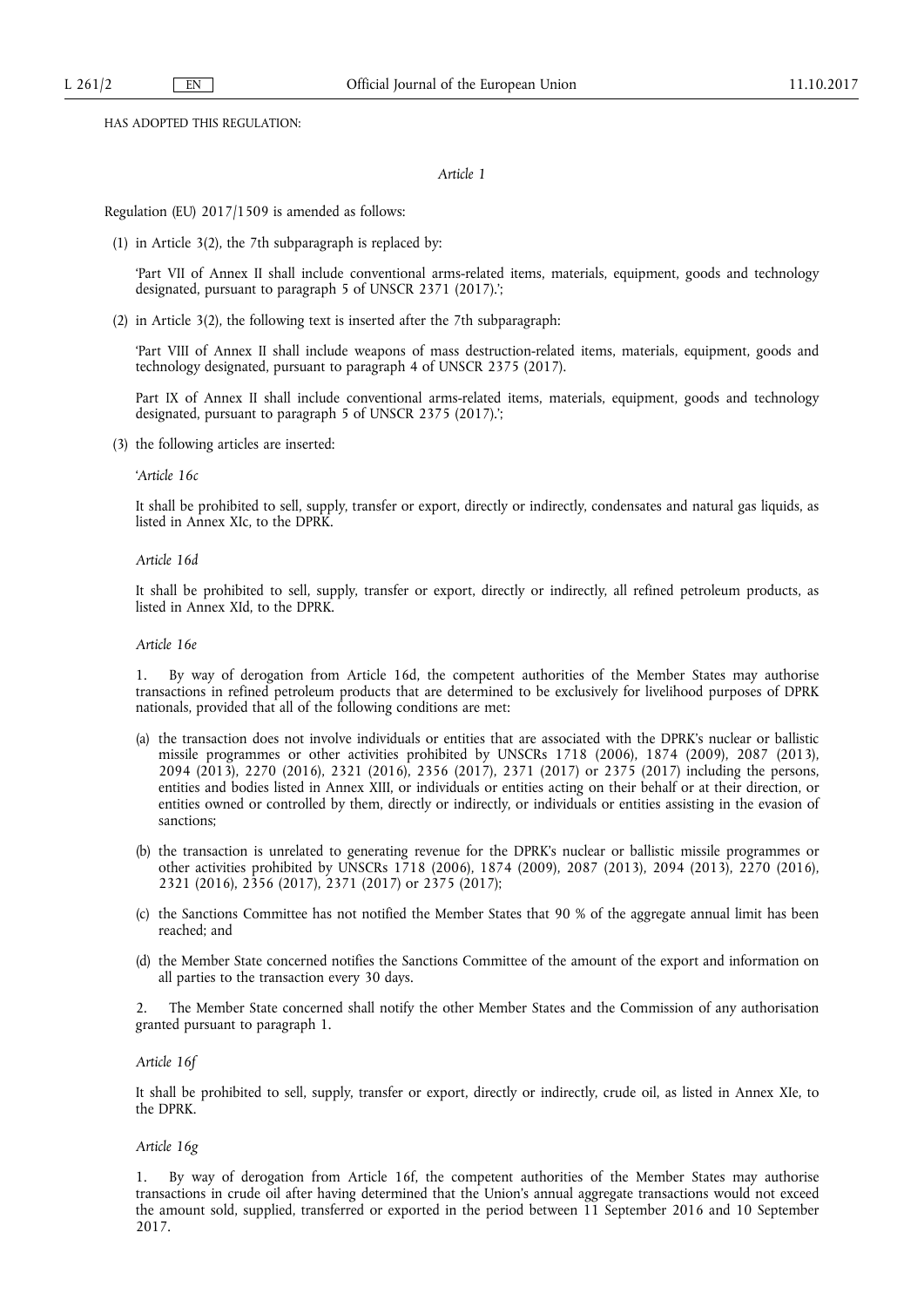2. By way of derogation from Article 16f, the competent authorities of the Member States may authorise transactions in crude oil that are determined to be exclusively for livelihood purposes, provided that all of the following conditions are met:

- (a) the transactions is unrelated to the DPRK's nuclear or ballistic missile programmes or other activities prohibited by UNSCR 1718 (2006), 1874 (2009), 2087 (2013), 2094 (2013), 2270 (2016), 2321 (2016), 2356 (2017), 2371 (2017) or 2375 (2017); and
- (b) the Member State has obtained the advance approval of the Sanctions Committee on a case-by-case basis.

The Member State concerned shall notify the other Member States and the Commission of any authorisation granted pursuant to paragraphs 1 and 2.

#### *Article 16h*

It shall be prohibited to import, purchase or transfer, directly or indirectly, textiles, as listed in Annex XIf, from the DPRK, whether or not originating in the DPRK.

#### *Article 16i*

1. By way of derogation from Article 16h, the competent authorities of the Member States may authorise the import, purchase or transfer of textiles, provided that the Member State has obtained the advance approval of the Sanctions Committee on a case-by-case basis.

2. By way of derogation from Article 16h, the competent authorities of the Member States may authorise the import, purchase or transfer of textiles by no later than 10 December 2017 provided that:

- (a) the import, purchase or transfer is due under a written contract that entered into force prior to 11 September 2017; and
- (b) the Member State concerned notifies the Sanctions Committee of the details of such import, purchase or transfer by no later than 24 January 2018.

3. The Member State concerned shall notify the other Member States and the Commission of any authorisation granted pursuant to paragraphs 1 and 2.';

- (4) Article 17(2)(a) is replaced by the following:
	- '(a) to establish, maintain or operate a joint venture or a cooperative entity with, or take or extend an ownership interest, including by acquisition in full or the acquisition of shares and other securities of a participatory nature in, any natural or legal person, entity or body referred to in paragraph 1;';
- (5) in Article 17, the following paragraph is added:

Existing joint ventures or cooperative entities referred to in point (a) of paragraph 2, shall be closed by 9 January 2018, or within 120 days after the Sanctions Committee has denied a request for approval.';

(6) Article 17a is replaced by the following:

'*Article 17a* 

1. By way of derogation from point (a) of Article 17(2), the competent authorities of the Member States may authorise such activities, in particular those regarding joint ventures or cooperative entities that are noncommercial, public utility infrastructure projects not generating profit, provided that the Member State has obtained the advance approval of the Sanctions Committee on a case-by-case basis.

2. The Member State concerned shall notify the other Member States and the Commission of any authorisation granted pursuant to paragraph 1.';

(7) the following Article is inserted:

'*Article 17b* 

By way of derogation from Article 17(3), the competent authorities of the Member States may authorise such joint venture or cooperative entity to remain operational, provided that the Member State has obtained the advance approval of the Sanctions Committee on a case-by-case basis.';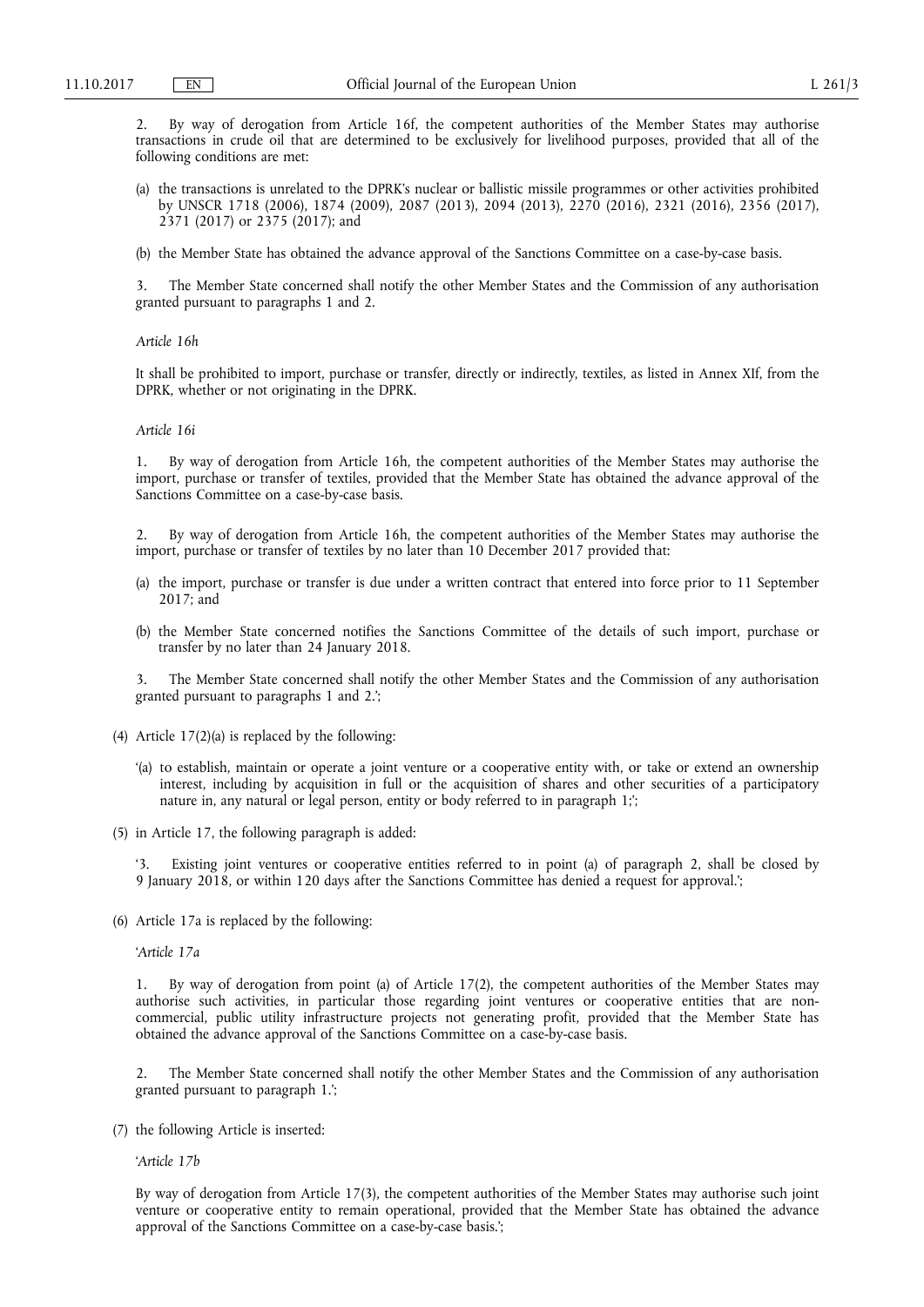- (8) Article 34(2) is replaced by the following:
	- '2. All vessels listed in Annex XIV shall be seized, if the Sanctions Committee has so specified.';
- (9) Article 34(4) is replaced by the following:

'4. Annex XIII shall include the persons, entities and bodies designated by the Sanctions Committee or the UNSC pursuant to paragraph 8(d) of UNSCR 1718 (2006), and paragraph 8 of UNSCR 2094 (2013).

Annex XIV shall include the vessels that have been designated by the Sanctions Committee pursuant to paragraph 12 of UNSCR 2321 (2016) and paragraph 8 of UNSCR 2375 (2017).

Annex XV shall include persons, entities and bodies not listed in Annex XIII and XIV, who, pursuant to point (b) of Article 27(1) of Decision (CFSP) 2016/849, or any equivalent subsequent provision, have been identified by the Council:

- (a) as responsible for, including through supporting or promoting, the DPRK's nuclear-related, ballistic missilerelated or other weapons of mass destruction-related programmes, or persons, entities or bodies acting on their behalf or at their direction, or persons, entities or bodies owned or controlled by them, including through illicit means;
- (b) as providing financial services or the transfer to, through or from the territory of the Union, or involving nationals of Member States or entities organised under their laws, or persons or financial institutions in the territory of the Union, of any financial or other assets or resources that could contribute to the DPRK's nuclear-related, ballistic missile-related or other weapons of mass destruction-related programmes, or persons, entities or bodies acting on their behalf or at their direction, or persons, entities or bodies owned or controlled by them; or
- (c) as involved in, including through the provision of financial services, the supply to or from the DPRK of arms and related material of all types, or of items, materials, equipment, goods and technology which could contribute to the DPRK's nuclear-related, ballistic missile-related or other weapons of mass destruction-related programmes.';
- (10) in Article 39(1), point (g) is replaced by the following:

'(g) that is listed under Annex XIV, if the Sanctions Committee has so specified.';

(11) in Article 40, paragraph (3) is replaced by the following:

By way of derogation from the prohibition in Article 39(1), where that concerns a vessel within the scope of point (g), the competent authorities of the Member States may authorise a vessel to come into port if the Sanctions Committee has determined in advance that such entry is required for humanitarian purposes or any other purposes consistent with the objectives of UNSCRs 1718 (2006), 1874 (2009), 2087 (2013), 2094 (2013), 2270 (2016), 2321 (2016), 2356 (2017), 2371 (2017) or 2375 (2017).';

- (12) Article 43(d) is replaced by the following:
	- '(d) to register or maintain on the register, any vessel that is owned, controlled or operated by the DPRK or DPRK nationals, or has been de-registered by another State pursuant to paragraph 24 of UNSCR 2321 (2016) or paragraph 8 of UNSCR 2375 (2017); or';
- (13) the following Article is inserted:

'*Article 44a* 

It shall be prohibited to facilitate or engage in ship-to-ship transfers to or from any DPRK flagged vessel of any goods or items that are being sold, supplied, transferred or exported to or from the DPRK.';

(14) Article 45 is replaced by the following:

'*Article 45* 

By way of derogation from the prohibitions arising from UNSCR 1718 (2006), 1874 (2009), 2087 (2013), 2094 (2013), 2070 (2016), 2321 (2016), 2356 (2016), 2371 (2017) or 2375 (2017), the competent authorities of Member States may authorise any activities if the Sanctions Committee has determined, on a case-by-case basis, that they are necessary to facilitate the work of international and non-governmental organisations carrying out assistance and relief activities in the DPRK for the benefit of the civilian population in the DPRK or for any other purpose consistent with the objectives of these resolutions.';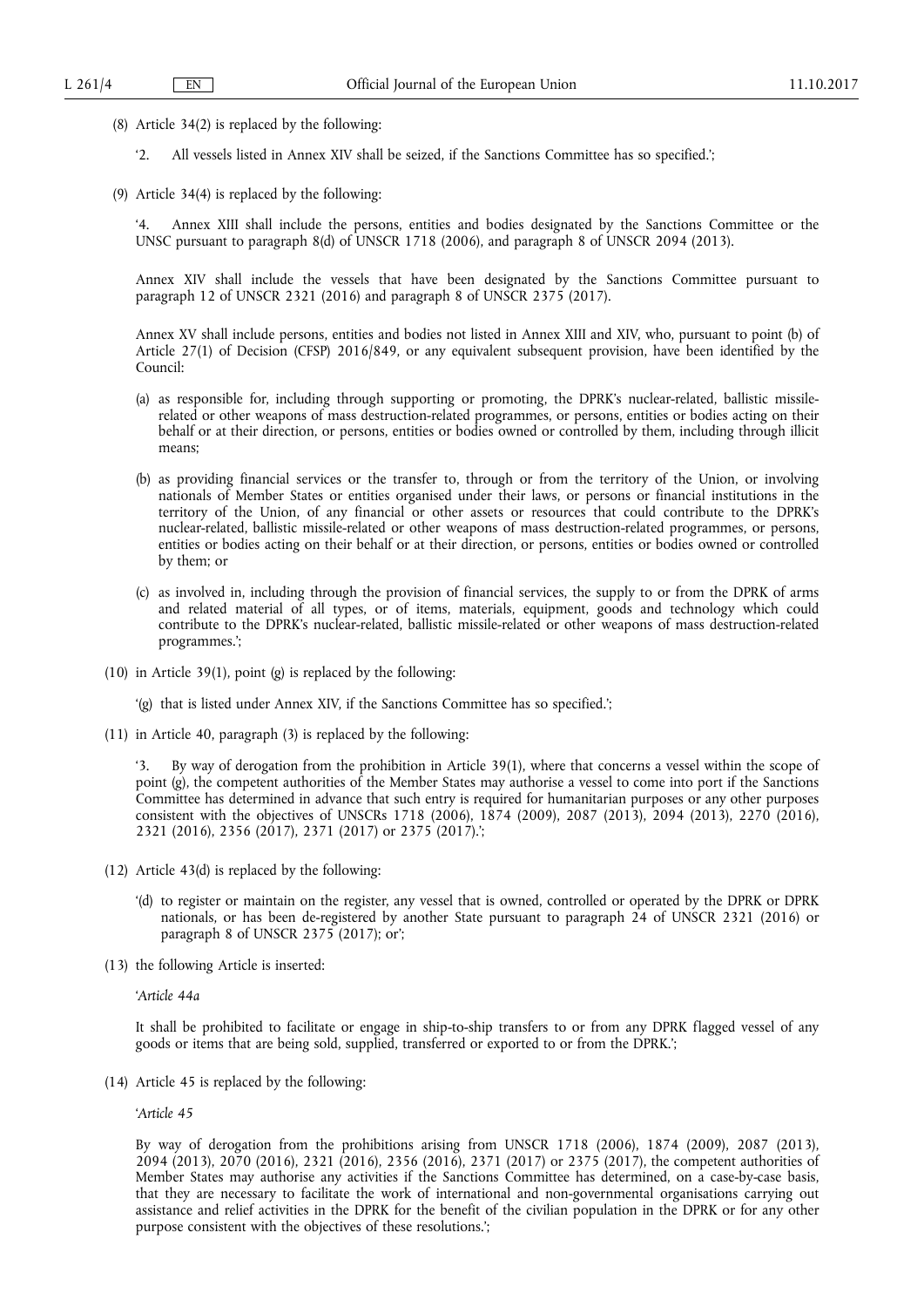- (15) in Article 46, point (b) is replaced by the following:
	- '(b) amend Parts II, III, IV, V, VI, VII, VIII and IX of Annex II and Annexes VI, VII, IX, X, XI, Xia, XIb, XIc, XId, XIe and XIf on the basis of determinations made by either the Sanctions Committee or the UNSC and to update nomenclature codes from the Combined Nomenclature as set out in Annex I to Regulation (EEC) No 2658/87;';
- (16) Annex II is amended in accordance with Annex I to this Regulation;
- (17) Annex V is amended in accordance with Annex II to this Regulation;
- (18) Annex XIa is amended in accordance with Annex III to this Regulation;
- (19) Annex XIb is amended in accordance with Annex IV to this Regulation;
- (20) Annex XIc is inserted in accordance with Annex V to this Regulation;
- (21) Annex XId is inserted in accordance with Annex VI to this Regulation;
- (22) Annex XIe is inserted in accordance with Annex VII to this Regulation;
- (23) Annex XIf is inserted in accordance with Annex VIII to this Regulation;
- (24) Annex XIV is replaced by Annex IX to this Regulation.

# *Article 2*

This Regulation shall enter into force on the day following that of its publication in the *Official Journal of the European Union*.

This Regulation shall be binding in its entirety and directly applicable in all Member States.

Done at Luxembourg, 10 October 2017.

*For the Council The President*  T. TÕNISTE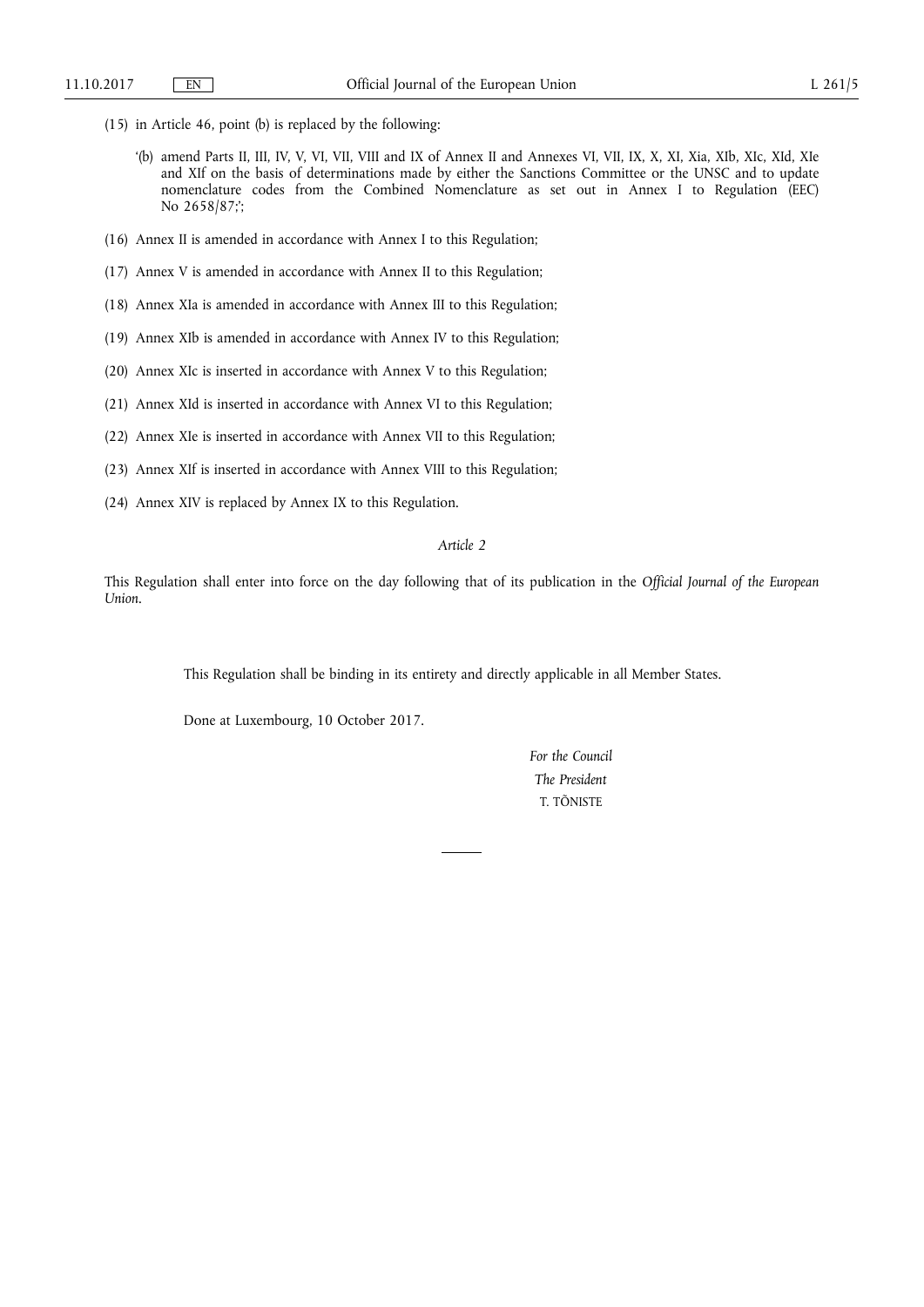# *ANNEX I*

1. Part VII of Annex II to Regulation (EU) 2017/1509 is replaced as follows:

# **'PART VII**

Conventional arms-related items, materials, equipment, goods and technology designated, pursuant to paragraph 5 of UNSCR 2371 (2017).';

2. the following parts are added to Annex II to Regulation (EU) 2017/1509:

### **'PART VIII**

Weapons of mass destruction-related items, materials, equipment, goods and technology designated, pursuant to paragraph 4 of UNSCR 2375 (2017).

# **PART IX**

Conventional arms-related items, materials, equipment, goods and technology designated, pursuant to paragraph 5 of UNSCR 2375 (2017).'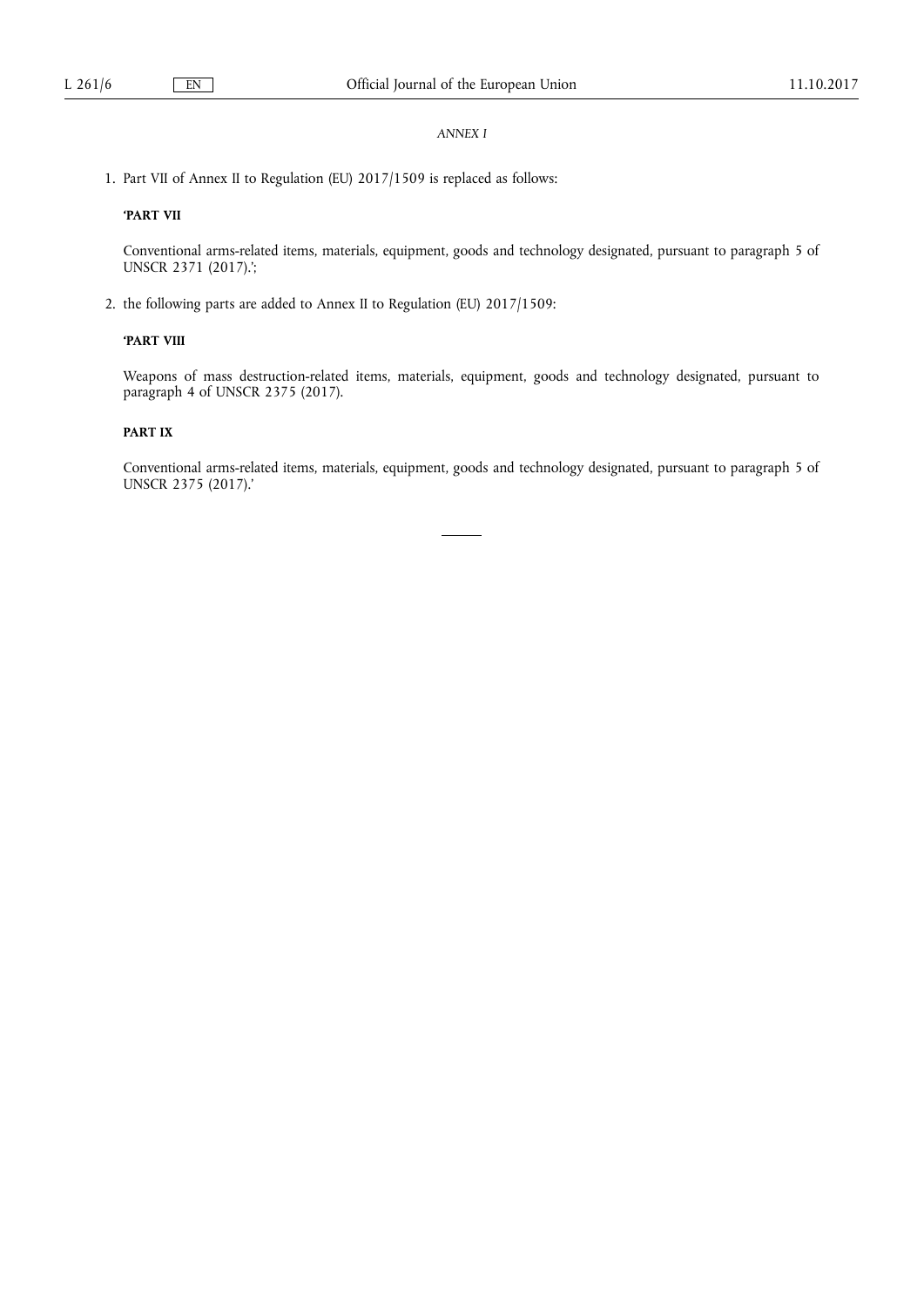# *ANNEX II*

In Annex V to Regulation (EU) 2017/1509, the entry for '2704 00 10' is replaced by the following:

'2704 Coke and semi-coke of coal, of lignite or of peat, whether or not agglomerated; retort carbon'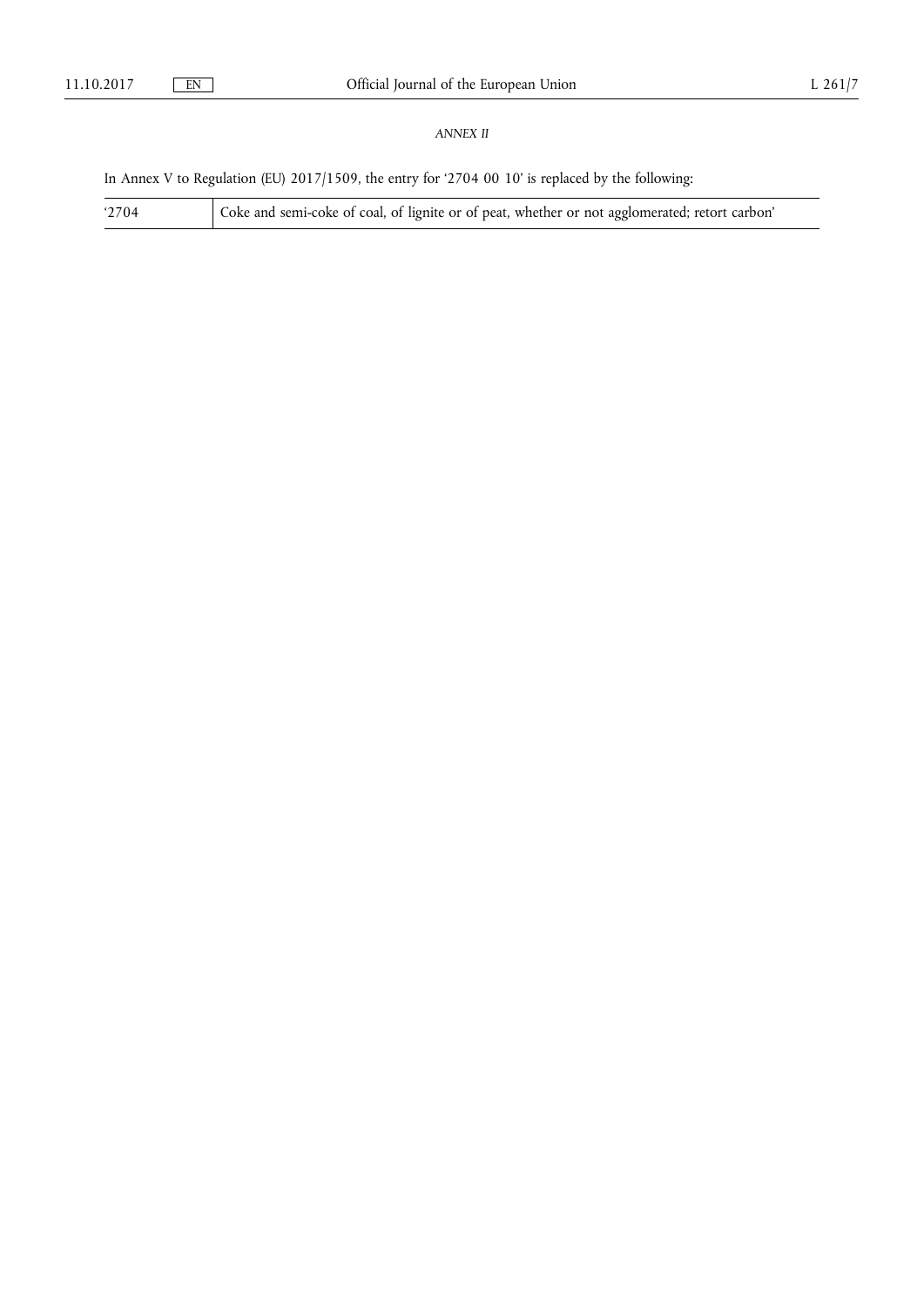*ANNEX III* 

J.

 $\overline{\phantom{a}}$ 

In Annex XIa to Regulation (EU) 2017/1509, the entry for 'ex 1902 20 30' is deleted.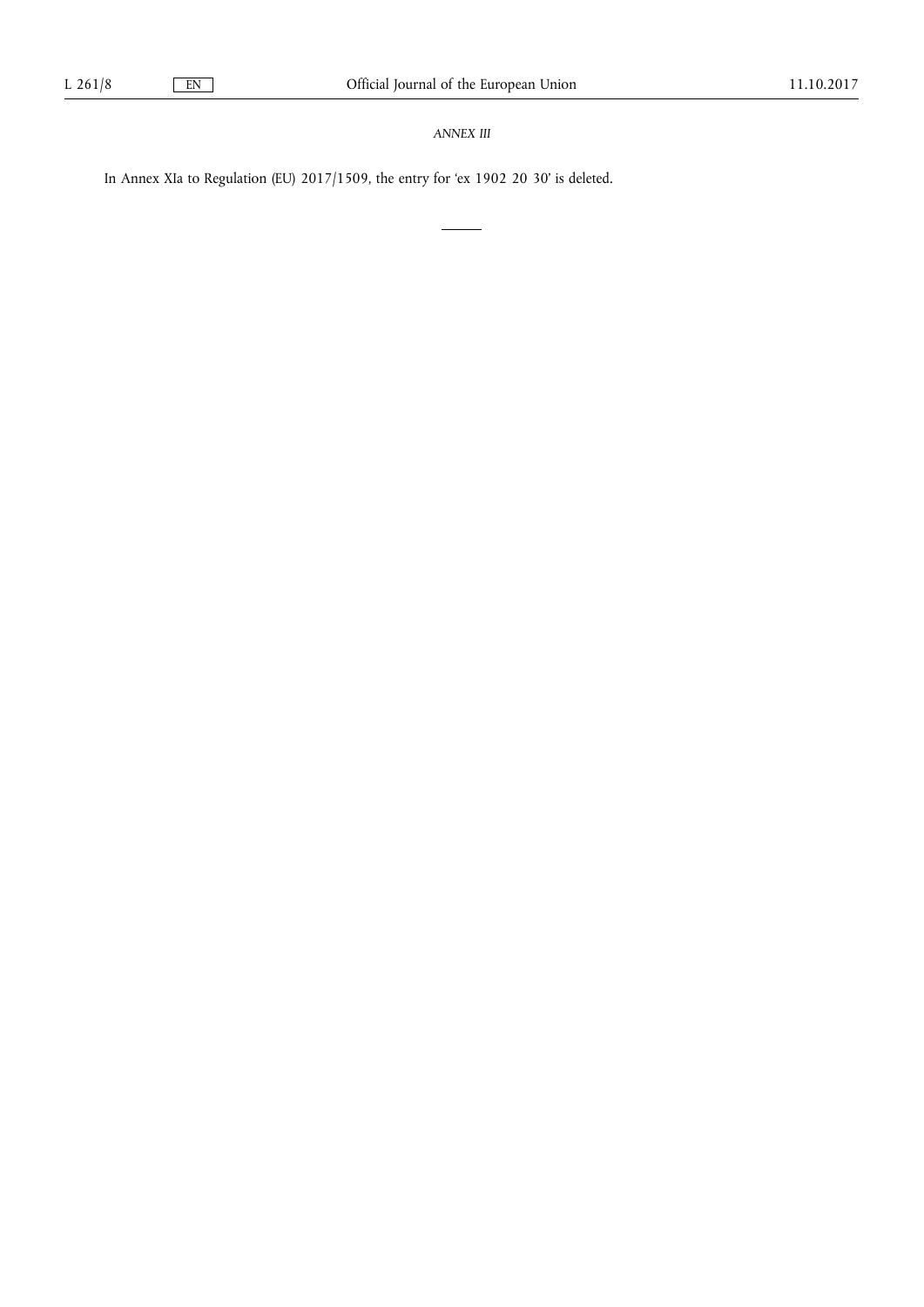# *ANNEX IV*

In Annex XIb to Regulation (EU) 2017/1509, the words 'Lead and lead ore referred to in Article 16c' are replaced by 'Lead and lead ore referred to in Article 16b'.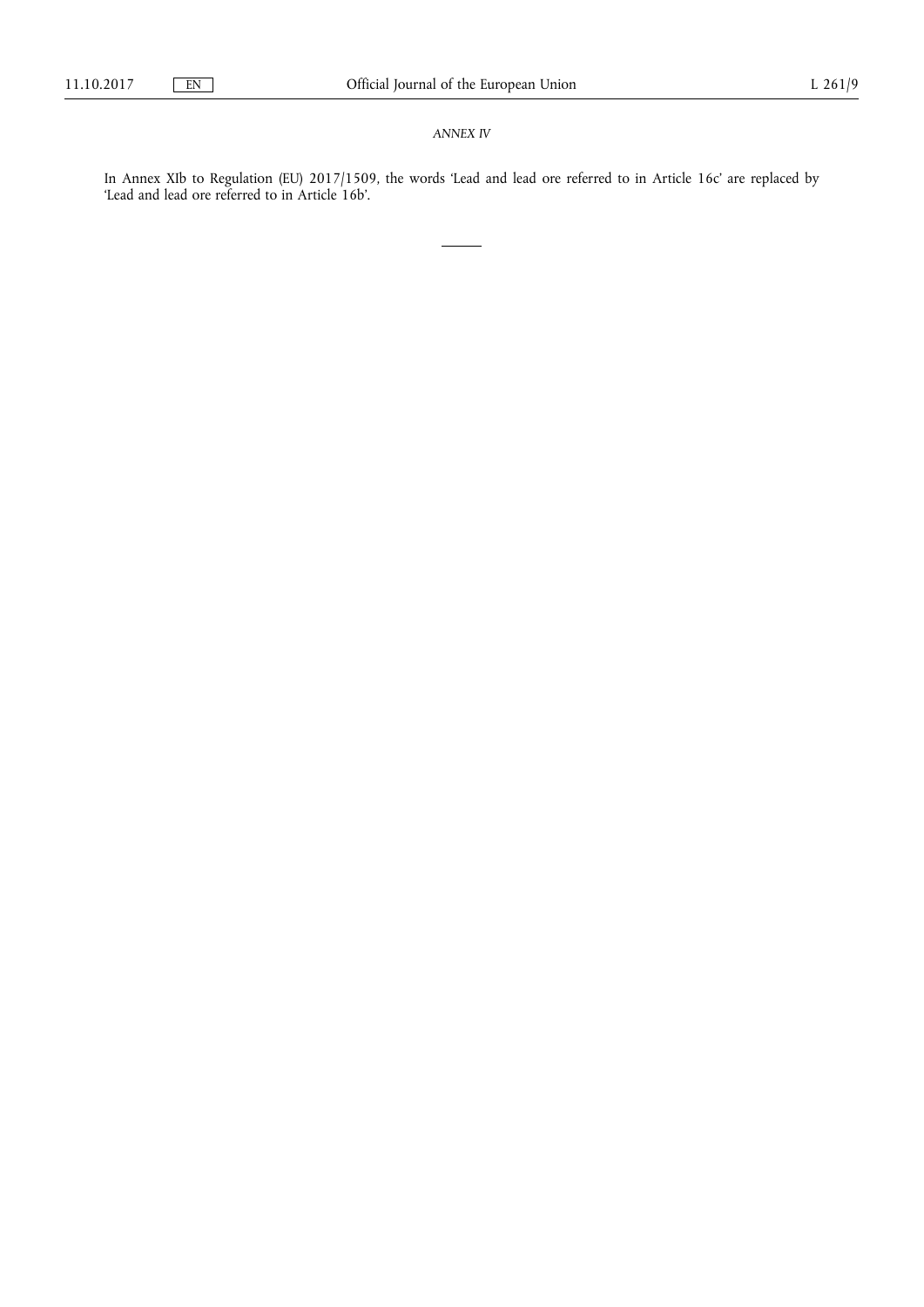# *ANNEX V*

### '*ANNEX XIc*

# **Condensates and natural gas liquids referred to in Article 16c**

#### EXPLANATORY NOTE

The nomenclature codes are taken from the Combined Nomenclature as defined in Article 1(2) of Council Regulation (EEC) No 2658/87 of 23 July 1987 on the tariff and statistical nomenclature and on the Common Customs Tariff and as set out in Annex I thereto, which are valid at the time of publication of this Regulation and *mutatis mutandis* as amended by subsequent legislation.

| CN code    | Description             |
|------------|-------------------------|
| 2709 00 10 | Natural gas condensates |
| 2711 11    | Liquefied natural gas'  |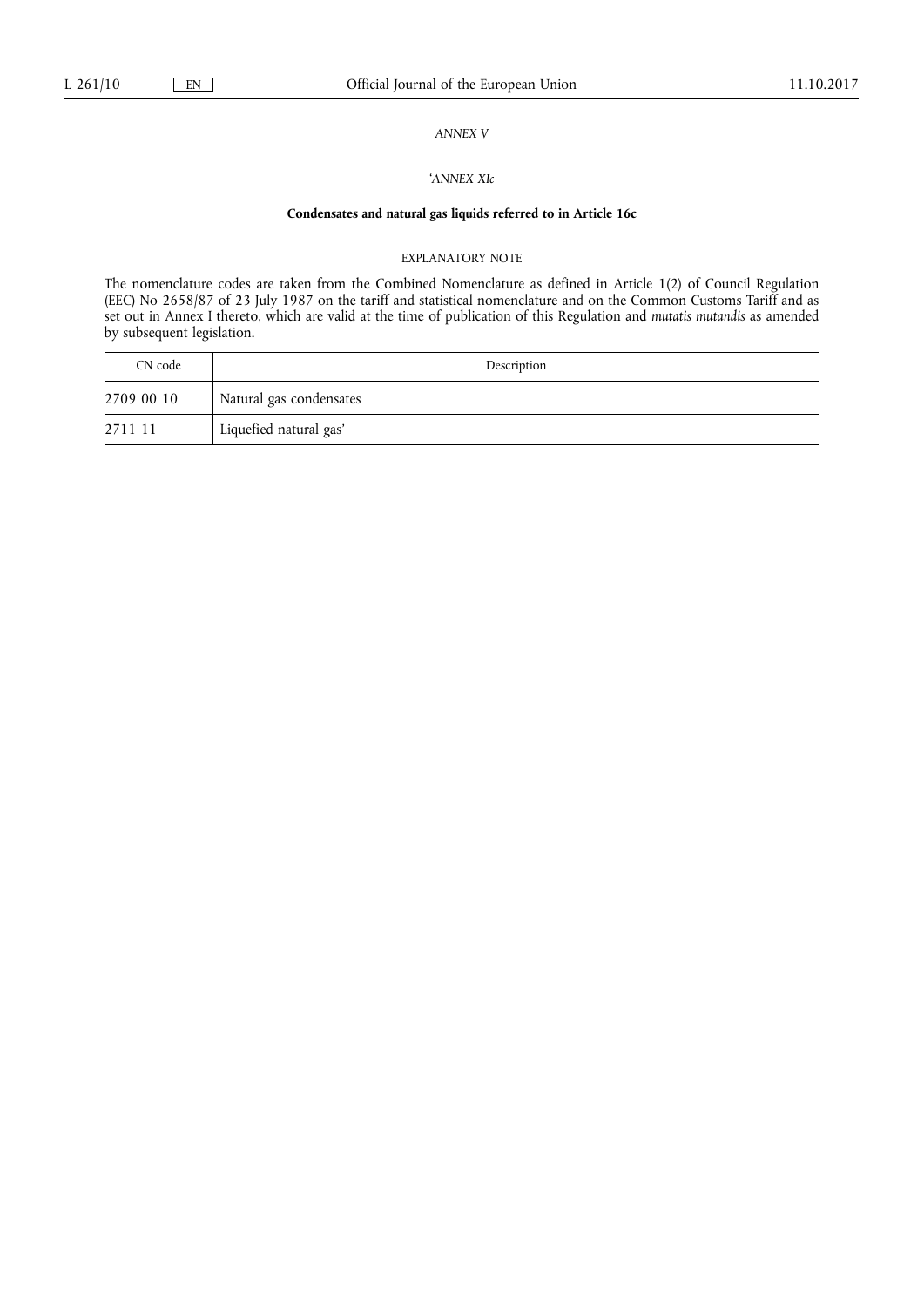# *ANNEX VI*

### '*ANNEX XId*

# **Refined petroleum products referred to in Article 16d**

#### EXPLANATORY NOTE

The nomenclature codes are taken from the Combined Nomenclature as defined in in Article 1(2) of Council Regulation (EEC) No 2658/87 of 23 July 1987 on the tariff and statistical nomenclature and on the Common Customs Tariff and as set out in Annex I thereto, which are valid at the time of publication of this Regulation and *mutatis mutandis* as amended by subsequent legislation.

|    | CN code | Description                                                                                                                                                                                                                                                                                                                                                                                                                                                                                |
|----|---------|--------------------------------------------------------------------------------------------------------------------------------------------------------------------------------------------------------------------------------------------------------------------------------------------------------------------------------------------------------------------------------------------------------------------------------------------------------------------------------------------|
|    | 2707    | Oils and other products of the distillation of high temperature coal tar; similar products in<br>which the weight of the aromatic constituents exceeds that of the non-aromatic constituents                                                                                                                                                                                                                                                                                               |
|    | 2710    | Petroleum oils and oils obtained from bituminous minerals, other than crude; preparations not<br>elsewhere specified or included, containing by weight 70 % or more of petroleum oils or of oils<br>obtained from bituminous minerals, these oils being the basic constituents of the preparations;<br>waste oils                                                                                                                                                                          |
|    | 2711    | Petroleum gases and other gaseous hydrocarbons                                                                                                                                                                                                                                                                                                                                                                                                                                             |
|    |         | Petroleum jelly; paraffin wax, microcrystalline petroleum wax, slack wax, ozokerite, lignite wax,<br>peat wax, other mineral waxes, and similar products obtained by synthesis or by other pro-<br>cesses, whether or not coloured                                                                                                                                                                                                                                                         |
|    | 2712 10 | - Petroleum jelly                                                                                                                                                                                                                                                                                                                                                                                                                                                                          |
|    | 2712 20 | - Paraffin wax containing by weight less than 0,75 % of oil                                                                                                                                                                                                                                                                                                                                                                                                                                |
| Ex | 2712 90 | - Other than petroleum jelly and Paraffin wax containing by weight less than 0,75 % of oil                                                                                                                                                                                                                                                                                                                                                                                                 |
|    | 2713    | Petroleum coke, petroleum bitumen and other residues of petroleum oils or of oils obtained<br>from bituminous minerals                                                                                                                                                                                                                                                                                                                                                                     |
| Ex | 2714    | Bitumen and asphalt, natural; bituminous or oil-shale and tar sands; asphaltites and asphaltic<br>rocks                                                                                                                                                                                                                                                                                                                                                                                    |
| Ex | 2715    | Bituminous mixtures based on natural asphalt, on natural bitumen, on petroleum bitumen, on<br>mineral tar or on mineral tar pitch (for example, bituminous mastics, cut-backs)                                                                                                                                                                                                                                                                                                             |
|    |         | Lubricating preparations (including cutting-oil preparations, bolt or nut release preparations,<br>anti-rust or anti-corrosion preparations and mould-release preparations, based on lubricants)<br>and preparations of a kind used for the oil or grease treatment of textile materials, leather,<br>furskins or other materials, but excluding preparations containing, as basic constituents, 70 %<br>or more by weight of petroleum oils or of oils obtained from bituminous minerals. |
|    |         | - Containing petroleum oils or oils obtained from bituminous minerals                                                                                                                                                                                                                                                                                                                                                                                                                      |
|    | 3403 11 | -- Preparations for the treatment of textile materials, leather, furskins or other materials                                                                                                                                                                                                                                                                                                                                                                                               |
|    | 3403 19 | Other than preparations for the treatment of textile materials, leather, furskins or other<br>materials                                                                                                                                                                                                                                                                                                                                                                                    |
|    |         | - Other than containing petroleum oils or oils obtained from bituminous minerals                                                                                                                                                                                                                                                                                                                                                                                                           |
| Ex | 3403 91 | -- Preparations for the treatment of textile materials, leather, furskins or other materials                                                                                                                                                                                                                                                                                                                                                                                               |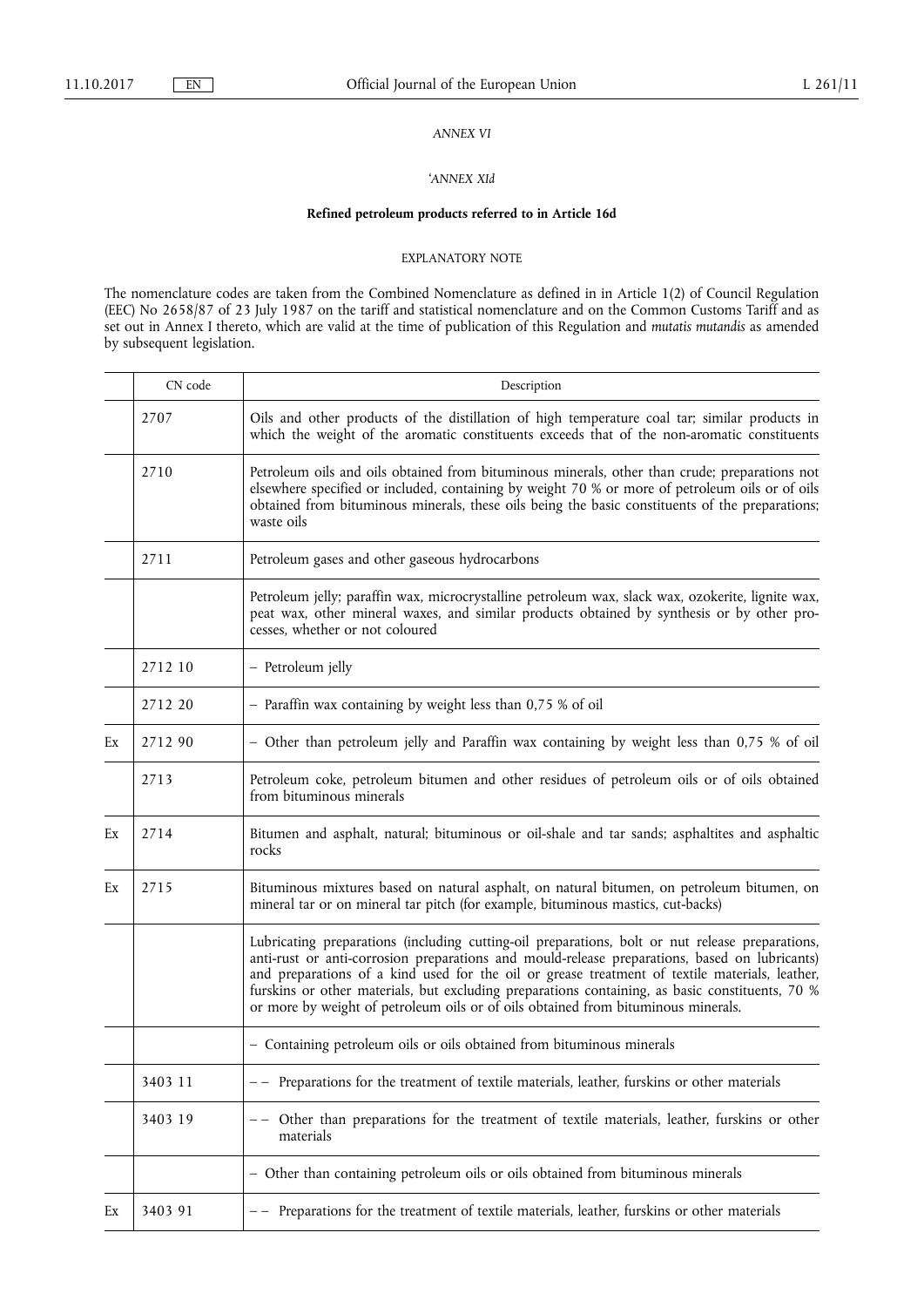|    | CN code    | Description                                                                                                                                            |
|----|------------|--------------------------------------------------------------------------------------------------------------------------------------------------------|
| Ex | 3403 99    | Other than preparations for the treatment of textile materials, leather, furskins or other<br>materials                                                |
|    |            | Chemical products or preparations, predominantly composed of organic com-<br>pounds, not elsewhere specified or included                               |
| Ex | 3824 99 92 | In the form of a liquid at 20 $^{\circ}$ C                                                                                                             |
| Ex | 3824 99 93 | Other                                                                                                                                                  |
| Ex | 3824 99 96 | Other                                                                                                                                                  |
|    |            | Biodiesel and mixtures thereof, not containing or containing less than 70 % by weight of petro-<br>leum oils or oils obtained from bituminous minerals |
|    | 3826 00 10 | - Fatty-acid mono-alkyl esters, containing by volume 96,5 % or more of esters (FAMAE)                                                                  |
|    | 3826 00 90 | – Other'                                                                                                                                               |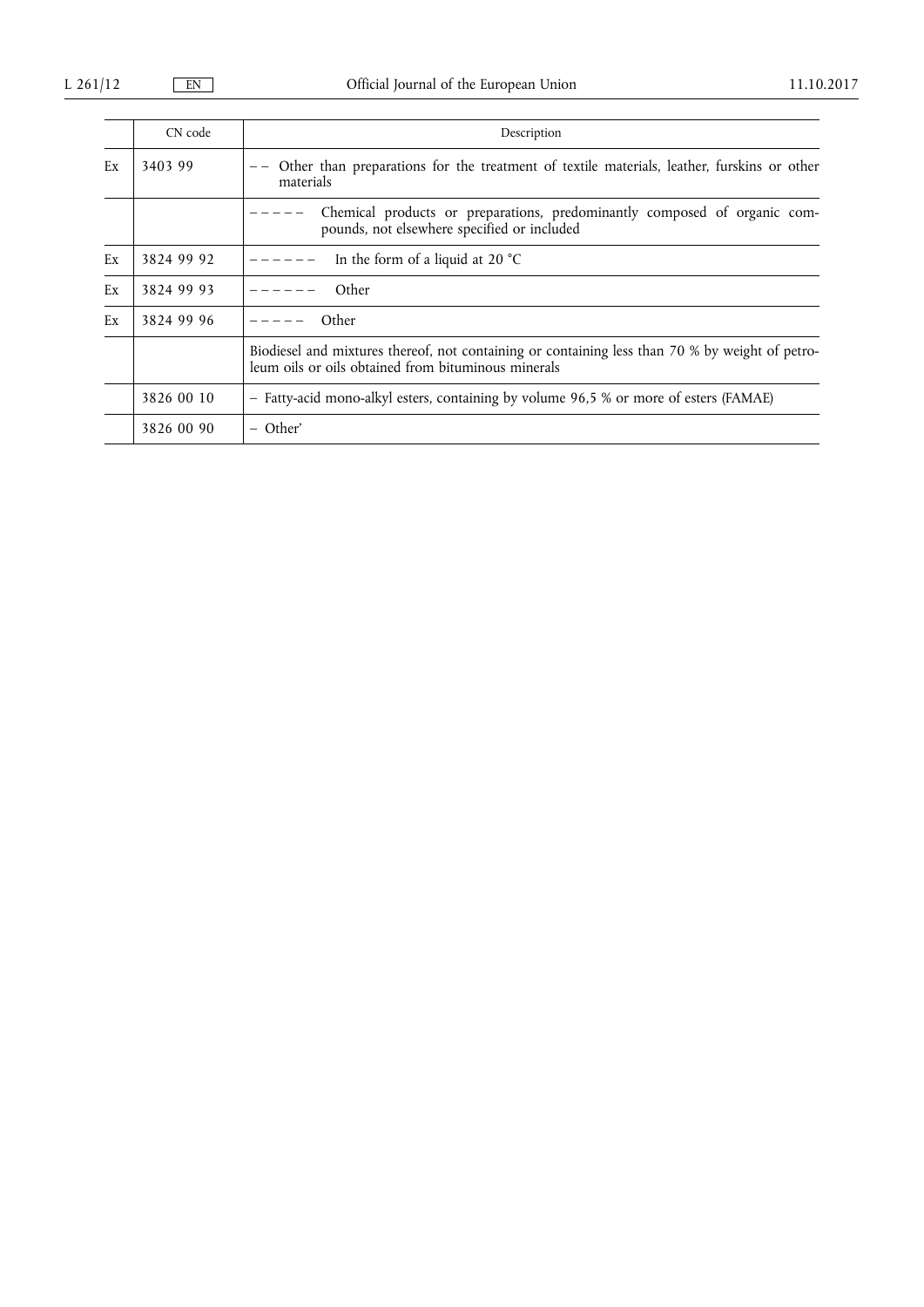# *ANNEX VII*

### '*ANNEX XIe*

### **Crude oil referred to in Article 16f**

#### EXPLANATORY NOTE

The nomenclature codes are taken from the Combined Nomenclature as defined in Article 1(2) of Council Regulation (EEC) No 2658/87 of 23 July 1987 on the tariff and statistical nomenclature and on the Common Customs Tariff and as set out in Annex I thereto, which are valid at the time of publication of this Regulation and *mutatis mutandis* as amended by subsequent legislation.

| CN code    | Description                                                                                              |
|------------|----------------------------------------------------------------------------------------------------------|
| 2709 00 90 | Petroleum oils and oils obtained from bituminous minerals, crude, other than natural gas<br>condensates' |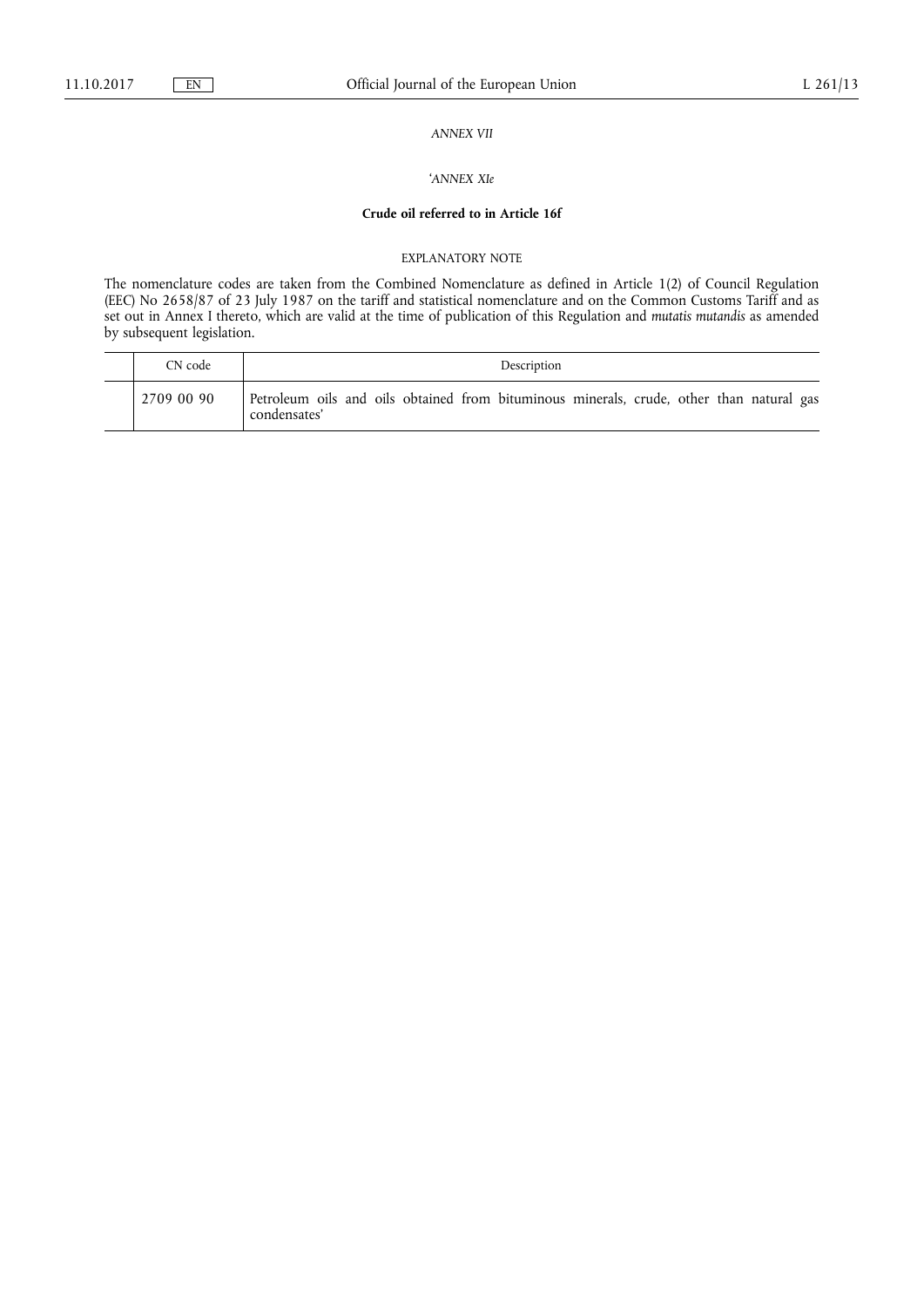# *ANNEX VIII*

### '*ANNEX XIf*

# **Textiles referred to in Article 16h**

#### EXPLANATORY NOTE

The nomenclature codes are taken from the Combined Nomenclature as defined in Article 1(2) of Council Regulation (EEC) No 2658/87 of 23 July 1987 on the tariff and statistical nomenclature and on the Common Customs Tariff and as set out in Annex I thereto, which are valid at the time of publication of this Regulation and *mutatis mutandis* as amended by subsequent legislation.

| Chapter | Description                                                                                                          |
|---------|----------------------------------------------------------------------------------------------------------------------|
| 50      | Silk                                                                                                                 |
| 51      | Wool, fine or coarse animal hair; horsehair yarn and woven fabric                                                    |
| 52      | Cotton                                                                                                               |
| 53      | Other vegetable textile fibres; paper yarn and woven fabrics of paper yarn                                           |
| 54      | Man-made filaments; strip and the like of man-made textile materials                                                 |
| 55      | Man-made staple fibres                                                                                               |
| 56      | Wadding, felt and nonwovens; special yarns; twine, cordage, ropes and cables and articles thereof                    |
| 57      | Carpets and other textile floor coverings                                                                            |
| 58      | Special woven fabrics; tufted textile fabrics; lace; tapestries; trimmings; embroidery                               |
| 59      | Impregnated, coated, covered or laminated textile fabrics; textile articles of a kind suitable for industrial<br>use |
| 60      | Knitted or crocheted fabrics                                                                                         |
| 61      | Articles of apparel and clothing accessories, knitted or crocheted                                                   |
| 62      | Articles of apparel and clothing accessories, not knitted or crocheted                                               |
| 63      | Other made-up textile articles; sets; worn clothing and worn textile articles; rags'                                 |